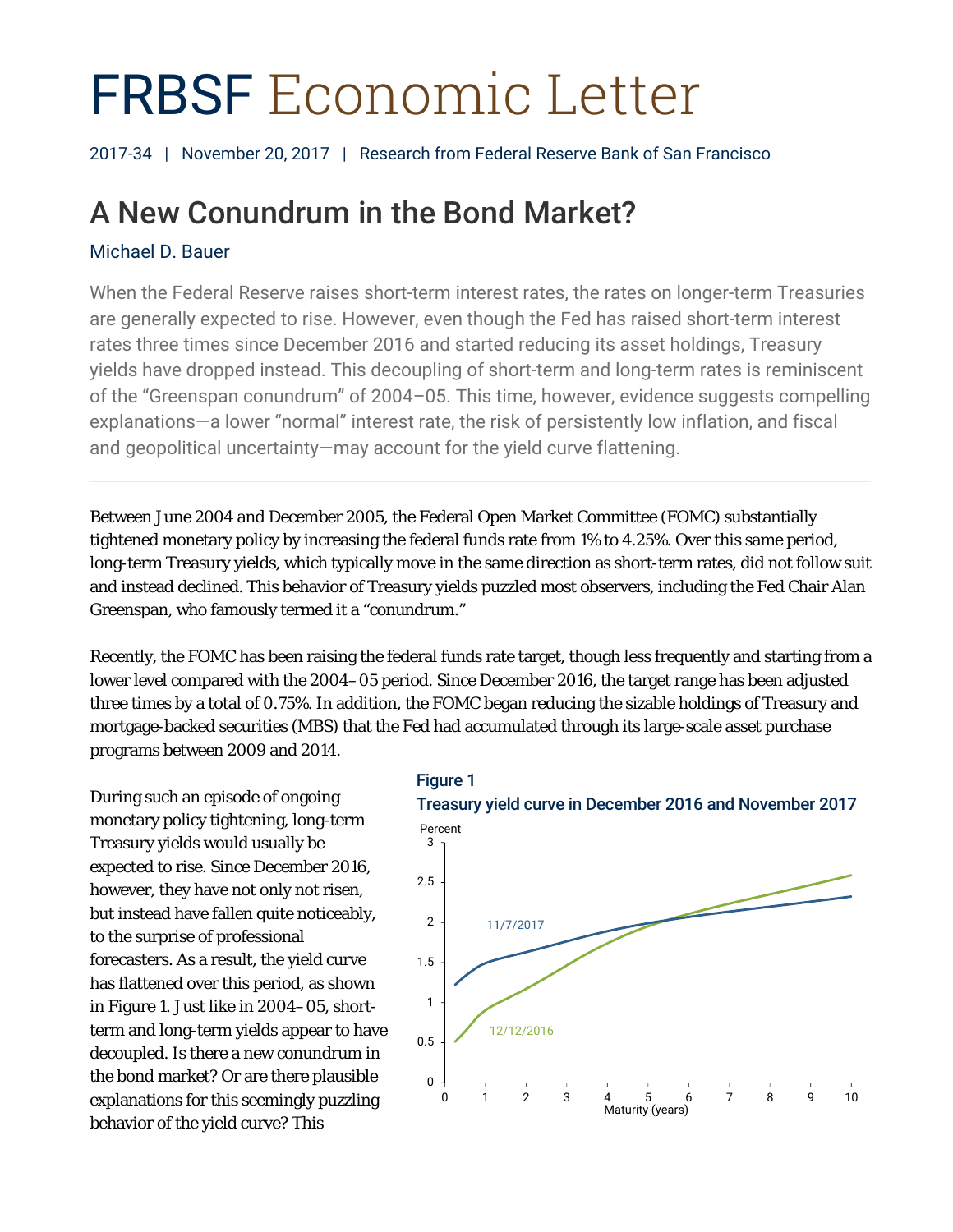*Economic Letter* addresses these questions, considering in turn the role of inflation, expectations of real interest rates, and other factors affecting the term premium.

#### Inflation expectations and inflation risk

Throughout 2017, inflation has remained surprisingly low. Core inflation, which excludes prices of food and energy, has slowed noticeably since March 2017 and has repeatedly fallen short of expectations. Disappointing inflation data pushed down long-term Treasury yields, as responses to the data releases have shown. For example, the May 2017 report of the consumer price index released on June 14 led to an immediate fall in the 10-year yield by about 0.1%.

While professional forecasters have lowered their near-term outlook for inflation in response to the recent data, inflation expectations over the next few quarters typically play a very small role for the 10-year yield. What matters are expectations over the entire 10 years, hence understanding the role of this expectations component requires a long-run perspective. Interestingly, long-term inflation expectations in surveys have not budged over the course of 2017 and remain firmly anchored at the Fed's long-run inflation target of 2%, as noted in the Survey of Professional Forecasters or the New York Fed's Survey of Primary Dealers (SPD). Overall, there is no survey evidence that suggests any meaningful downward shift in the inflation expectations underlying long-term yields.

On the other hand, inflation compensation, the difference between nominal Treasury yields and real, that is, inflation-indexed yields—based on prices of Treasury Inflation-Protected Securities, or TIPS—has fallen quite noticeably. As Figure 2 shows, between December 12, 2016, and November 7, 2017, 10-year inflation compensation fell by 0.13%, accounting for about half of the decline in the nominal 10-year yield. This further supports the view that inflation played an important role in the yield curve flattening in 2017, as does the fact that inflation compensation often fell exactly when the disappointing inflation data were released.

An explanation that reconciles the stable survey expectations with the decline in inflation compensation and nominal yields is that the inflation risk premium has fallen. This premium compensates investors for the



### Financial market changes between December 12, 2016, and November 7, 2017

Note: Absolute changes are measured in basis points, which are hundredths of a percentage point.

Figure 2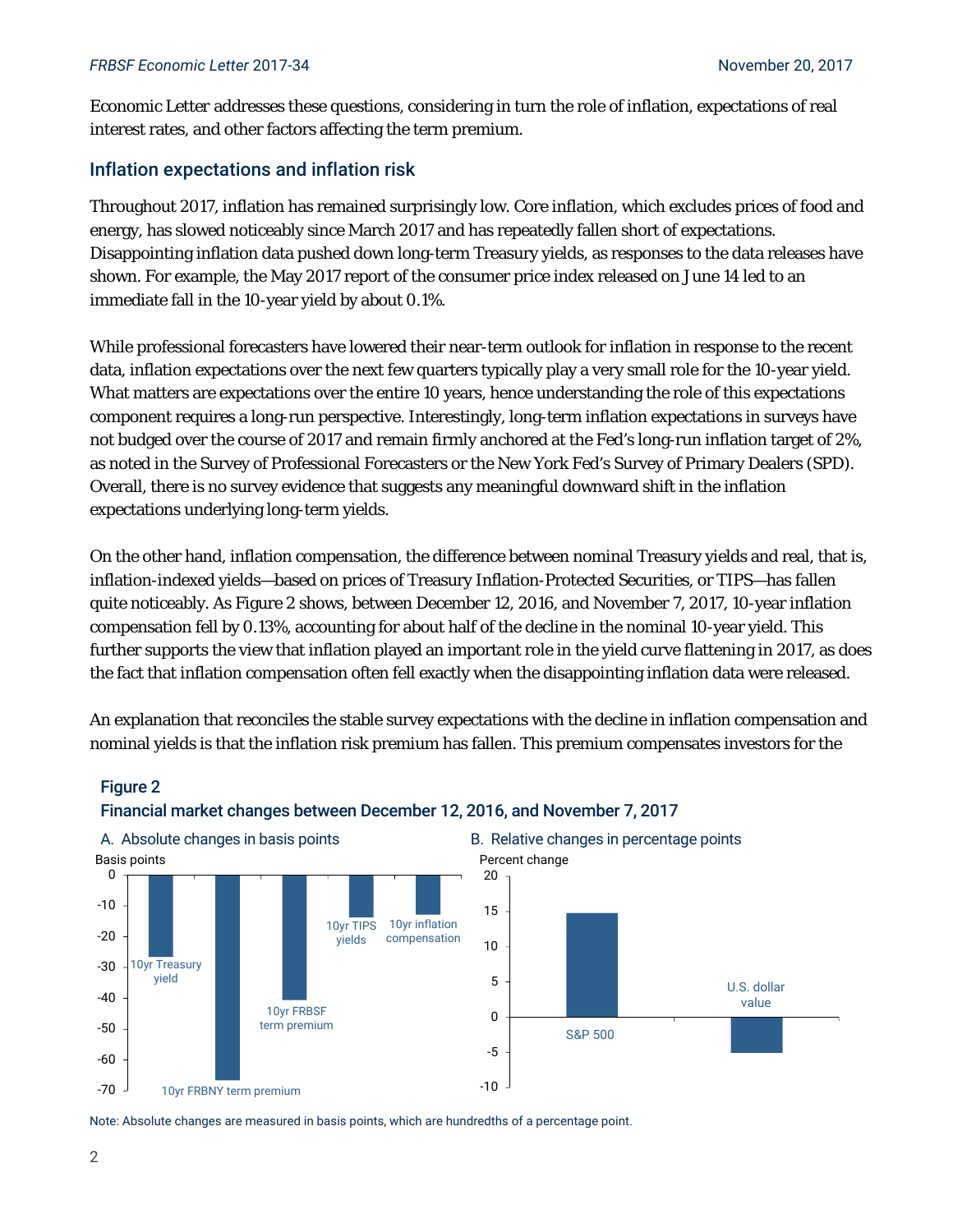uncertainty about future bond returns due to changes in inflation. It is defined as the difference between inflation compensation and inflation expectations over the same horizon and can be either positive or negative, depending on whether investors are more concerned about high or low inflation. Data and market commentary suggest that, since March 2017, investors have become increasingly worried about low inflation, and that this concern about downside inflation risk has likely pushed the inflation risk premium into more negative territory. Investors are paying a higher premium for nominal bonds because they value them as a hedge against low inflation.

#### The equilibrium real rate and a new normal for the fed funds rate

Like expectations for future inflation, the expectations of future short-term real interest rates are a fundamental determinant of long-term yields. Here again, what matters is the average expectations over the entire maturity horizon, say 10 years. While expectations of the real short rate in the near term are affected by the business cycle and monetary policy, long-run expectations are determined and anchored by the equilibrium real interest rate, or r-star. This long-run trend of the real rate is the level at which it is expected to settle after temporary shocks and cyclical fluctuations have dissipated. Both conceptually and empirically, r-star is a key factor for explaining the swings in long-term interest rates, particularly over long periods (Bauer and Rudebusch 2017). Since long-run expectations of inflation are essentially fixed at the Fed's inflation target of 2%, changes in r-star are the main factor affecting the long-run equilibrium level for the short-term nominal interest rate, that is, the "normal" level of the federal funds rate.

Model-based estimates of r-star in the United States and internationally have been extremely low for a number of years for structural reasons, including low productivity growth and aging populations (Williams 2017). These estimates have not fallen further over the past year. But r-star may still help explain declines in yields, because what matters for bond yields are market participants' perceptions about r-star, rather than the output of statistical models. The concept of r-star has received increasing attention among researchers, in market commentary and in the media, and as the low estimates of r-star have become more widely discussed, market participants may have adjusted their perceptions accordingly. Furthermore, the longerrun federal funds rate in the FOMC's Summary of Economic Projections has also gradually moved down. For example, the central tendency declined from a range of 3.0–3.3% in June 2016 to a range of 2.8–3.0% in June 2017. At the same time, survey expectations of the long-run federal funds rate have shifted down as well, as in the Blue Chip Financial Forecasts and the SPD, supporting the view that market participants and forecasters have lowered their estimates of r-star. It therefore appears that perceptions of r-star played a role not only in keeping yields near historical lows over the course of this economic recovery (Bauer and Rudebusch 2016), but also in explaining part of the more recent decline.

#### The term premium

The final component of long-term Treasury yields is the term premium, which captures all factors other than expectations of future inflation and real short-term rates. It includes the inflation risk premium as well as any effects of changes in supply and demand that are unrelated to expectations, such as safe-haven demand for Treasuries, market sentiment, and possible mispricing. Figure 2 shows that two prominent yield curve models from the Federal Reserve Banks of San Francisco and New York both estimate substantial declines in the term premium, even larger than the decline in yields. This is consistent with the observations of stable inflation expectations, a modest decline in perceived r-star, and a substantial decline in the inflation risk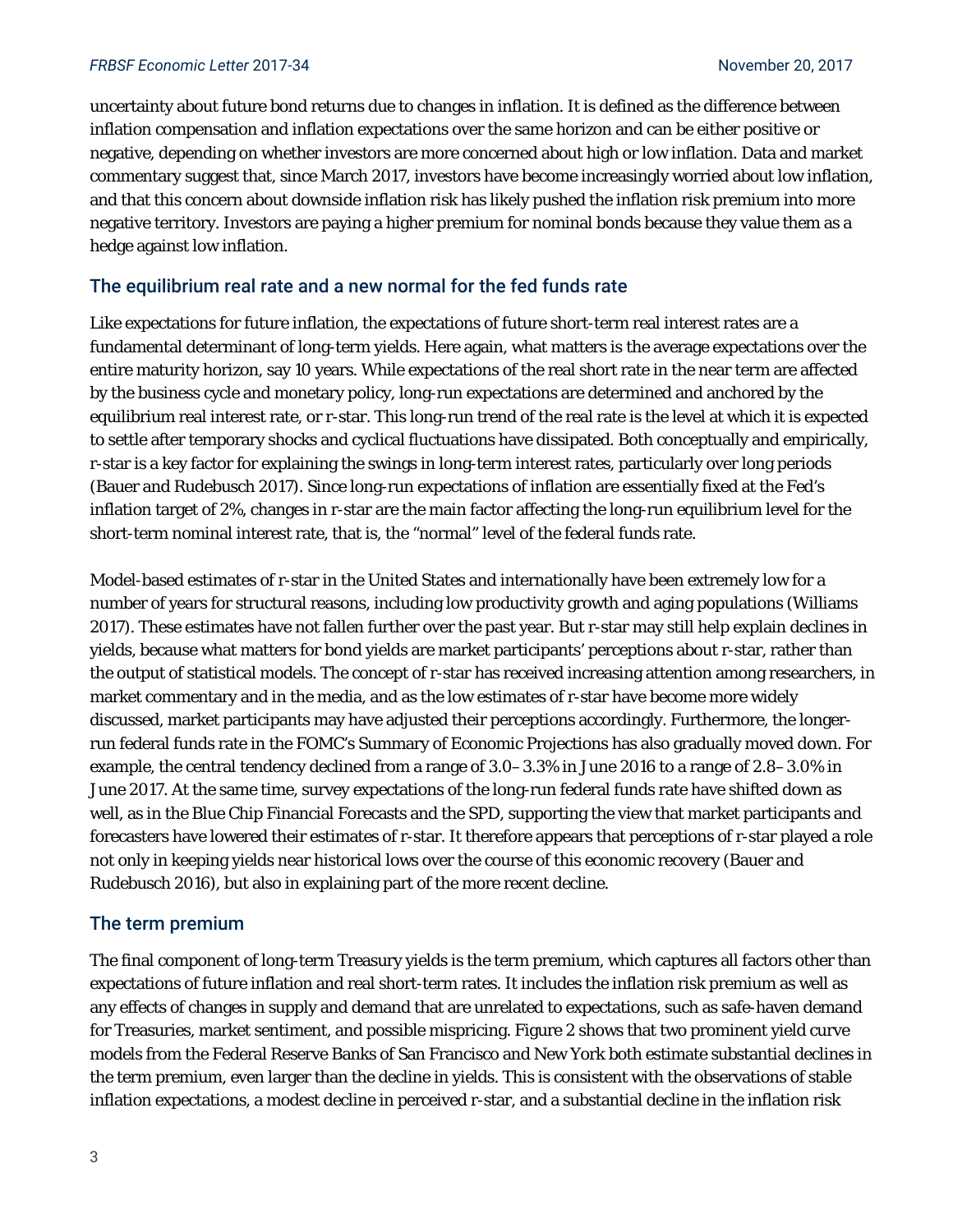premium and other components of the term premium. Most model- and survey-based estimates agree that the term premium is currently lower than usual or even negative.

One reason for this low term premium is the Fed's large holdings of Treasuries and MBS. By buying over \$4 trillion worth of bonds, the Fed reduced the available supply of bonds, pushing prices up and yields down. While initially the Fed's balance sheet policies also affected long-term yields by changing expectations of future short rates—that is, through so-called signaling effects (Bauer and Rudebusch 2011)—they now mainly depress the term premium. Estimates by Bonis, Ihrig, and Wei (2017) suggest that the term premium is currently about 0.9% lower than it would be without the Fed's large securities holdings, and that this term premium effect will gradually diminish with the reduction of the Fed's balance sheet. Recent FOMC communication about beginning the reduction did not lead to appreciable responses in Treasury yields. This suggests that investors did not substantially change their projections of the future Fed balance sheet, and that signaling effects were also largely absent. Overall, it appears that the transparent communication about and the predictable nature of the balance sheet normalization have helped the Fed avoid any sudden reactions in financial markets and a repeat of the infamous "taper tantrum" of 2013.

Expectations for fiscal stimulus through lower taxes and higher infrastructure spending, which had driven up bond yields after the 2016 presidential election, have waned in 2017, as evident in surveys, market data, and Wall Street commentary. For example, the majority of respondents to the July SPD viewed changes in the outlook for U.S. fiscal policy as an important driver for changes in the 10-year Treasury yield since December 2016. Daily movements in yields provide additional support: Treasury yields declined on days with negative headlines about domestic politics and geopolitical risks, such as increasing tension with North Korea. Domestic political and geopolitical uncertainty appears to be an important contributor to lower Treasury yields.

Other factors are also likely to have contributed to the decline in the term premium. Investors may be buying Treasury bonds to hedge their exposure to the stock market, which as Figure 2 shows has substantially appreciated in 2017. Furthermore, Treasuries have become more attractive due to accommodative monetary policy abroad, such as in the euro area, the United Kingdom, and Japan, and the increasing divergence from Fed policy. However, the falling dollar value in Figure 2 suggests that international capital flows were not the main factor driving up Treasury bond prices.

#### **Conclusion**

While an exact accounting for the factors driving long-term Treasury yields lower since late 2016 is difficult, the data suggest the following overall picture: Long-run inflation expectations have been stable, but investors are worried about the risk of lower inflation, pushing down the inflation risk premium. Perceptions of r-star have shifted down somewhat. Fed communication about balance sheet normalization has not noticeably affected the term premium, which instead appears to have declined mainly due to changes in inflation risk and political uncertainty.

Inflation expectations and perceptions of r-star typically change gradually, but there is some risk that the unusually low term premium could suddenly rise. In particular, perceived inflation risk could reverse its course quickly if inflation suddenly trended up. Similarly, if investors' expectations about the Fed's balance sheet were to change suddenly, or if investor sentiment about the relative attractiveness of Treasuries